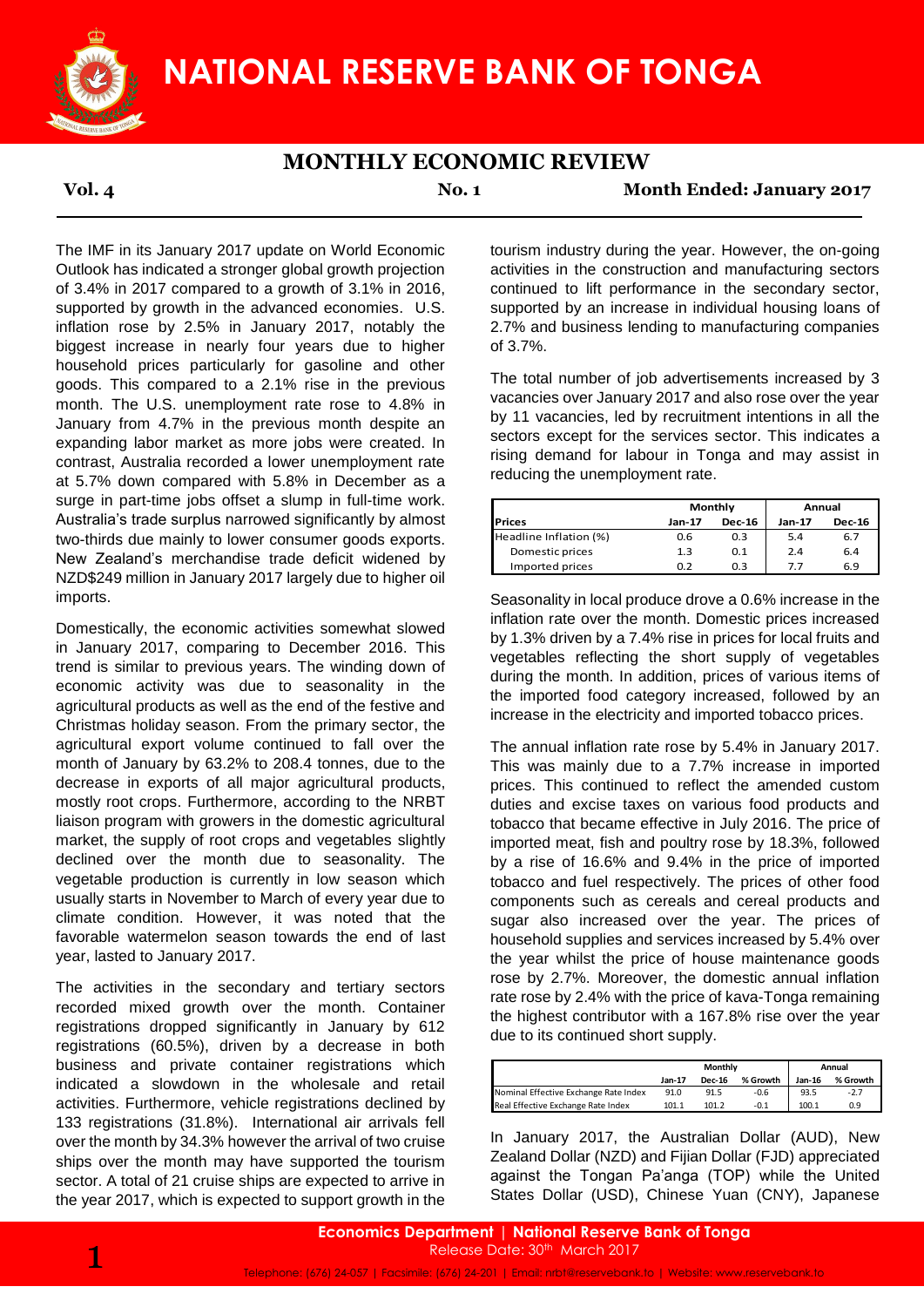

# **MONTHLY ECONOMIC REVIEW**

**Vol. 4 No. 1 Month Ended: January 2017**

Yen (JPY), Euro Dollar (EUR) and British Pound (GPB) depreciated against the TOP. As a result, both the Nominal Effective Exchange Rate (NEER) index and the Real Effective Exchange Rate (REER) index slightly decreased over the month. In annual terms, the NEER index continued to fall while the REER index rose. The rise in the REER index reflects Tonga's higher headline inflation rate relative to its trading partners, which may impact the international competitiveness of the Tongan exports of goods and services.

|                               |        | Monthly       |          | Annual        |          |  |
|-------------------------------|--------|---------------|----------|---------------|----------|--|
|                               | Jan-17 | <b>Dec-16</b> | % Growth | <b>Jan-17</b> | % Growth |  |
| OET Receipts (TOP \$ million) | 57.5   | 92.3          | $-37.7$  | 745.8         | 29.7     |  |
| Export receipt                | 2.2    | 3.9           | $-42.6$  | 22.2          | 48.5     |  |
| Travel receipts               | 10.0   | 12.8          | $-21.9$  | 99.1          | 23.7     |  |
| <b>Private transfers</b>      | 20.4   | 28.7          | $-29.2$  | 250.6         | 19.2     |  |
| Others                        | 24.9   | 46.8          | $-46.9$  | 373.8         | 38.7     |  |
| OET Payments (TOP \$ million) | 42.8   | 51.2          | $-16.4$  | 610.8         | 13.9     |  |
| Import payments               | 26.0   | 30.9          | $-15.8$  | 344.1         | 10.7     |  |
| Services payments             | 10.0   | 12.2          | $-18.1$  | 139.3         | 27.3     |  |
| Primary Income payments       | 0.6    | 0.9           | $-32.3$  | 24.2          | 49.0     |  |
| Others                        | 6.2    | 7.2           | $-13.9$  | 103.1         | 3.4      |  |

Total OET receipts for the month of January 2017 was \$57.5 million, a significant decrease of 37.7% from December 2016. This was mainly driven by lower official receipts following a peak last month from inflows of government grants for ongoing development projects. Private transfer receipts which are mostly remittances also declined as expected. However, in annual terms, total OET receipts rose by 29.7% which was largely attributed to higher private remittances and official grant receipts. Majority of the remittance receipts were in USD which coincided with the depreciation of the Tongan Pa'anga against the USD. The AUD and NZD followed which was supported by the weakening of the Tongan pa'anga against these currencies. This is consistent with the continuous rise in the outbound travel from these countries over the year. required reserve deposits. **Jan-17 Dec-16 % Growth Jan-17 % Growth**

Total OET payments declined in January 2017, similar to last month, by 16.4% due to lower imports and services payments. Lower imports payments were underpinned by a decrease in the payments for wholesale & retail goods. In annual terms, total OET payments however rose by 13.9%, which was attributed to higher imports and services payments, particularly payments for oil and freight payments.

The overall balance of OET for January 2017 was a

surplus of \$2.1 million. This contributed to the increase in the official foreign reserves to \$380.8 million in January 2017, equivalent to 10.4 months of imports cover, which is well above the NRBT's minimum range of 3-4 months.<sup>1</sup>

Despite the higher foreign reserves contributing to the higher net foreign assets over the month, the 13.7% decline in net domestic assets resulted in a slight decline in broad money (money supply) over January. The decrease in other items (net) drove the lower domestic assets.

|                              | Monthly |               |          | Annual |          |  |
|------------------------------|---------|---------------|----------|--------|----------|--|
| <b>Money</b>                 | Jan-17  | <b>Dec-16</b> | % Growth | Jan-16 | % Growth |  |
| Money Supply (\$ in million) | 512.0   | 512.2         | $-0.03$  | 447.5  | 14.4     |  |
| Net Foreign Asset            | 407.1   | 390.5         | 4.3      | 324.9  | 25.3     |  |
| Net Domestic Asset           | 105.1   | 121.8         | $-13.7$  | 122.9  | $-14.5$  |  |

Over the year, broad money increased driven mainly by the increase in foreign reserves. The liquidity (reserve money)<sup>2</sup> in the banking system decreased over January 2017 due mainly to lower currency in circulation possibly due to the end of the festive season. This was due mainly to higher cash deposits from commercial banks to the NRBT vault during the month. Banks' total loans to deposit ratio continued to fall in January 2017 to 72.4% from 74.1% in the previous month. This remained below the 80% minimum loan to deposit ratio target which indicates excess liquidity in the banking system remains. Despite the strong growth in the banks' loan books, this was outweighed by the continuous growth in deposits, which coincides with the higher foreign reserves. This indicates more capacity remains for further lending by the banks.

|                               |        | Monthly       | Annual   |        |          |
|-------------------------------|--------|---------------|----------|--------|----------|
| Lending                       | Jan-17 | <b>Dec-16</b> | % Growth | Jan-16 | % Growth |
| Total Lending (\$ in million) | 382.2  | 381.6         | 0.2      | 328.9  | 16.2     |
| <b>Business lending</b>       | 166.3  | 167.8         | $-0.9$   | 155.5  | 6.9      |
| Household lending             | 214.8  | 212 5         | 11       | 1720   | 24.9     |

Banks' lending rose over the month as well as over the year mainly as a result of increased lending to households. Specifically, housing and vehicle loans drove the monthly and annual movement further reflecting high borrower capacity and demand by individuals. Lending to businesses fell over January yet rose over the year. The

<sup>2</sup> Sum of currency in circulation, exchange settlement account balances, and

**.** 

**Jan-17 Dec-16 % Growth Jan-16 % Growth** Foreign Reserves (\$ in million) 380.8 378.8 0.5 326.3 16.7 Import Coverage (months) 10.4 10.4 8.9 **Monthly Annual**

 $<sup>1</sup>$  Calculation is based on imports of goods only from the past 12 months</sup>